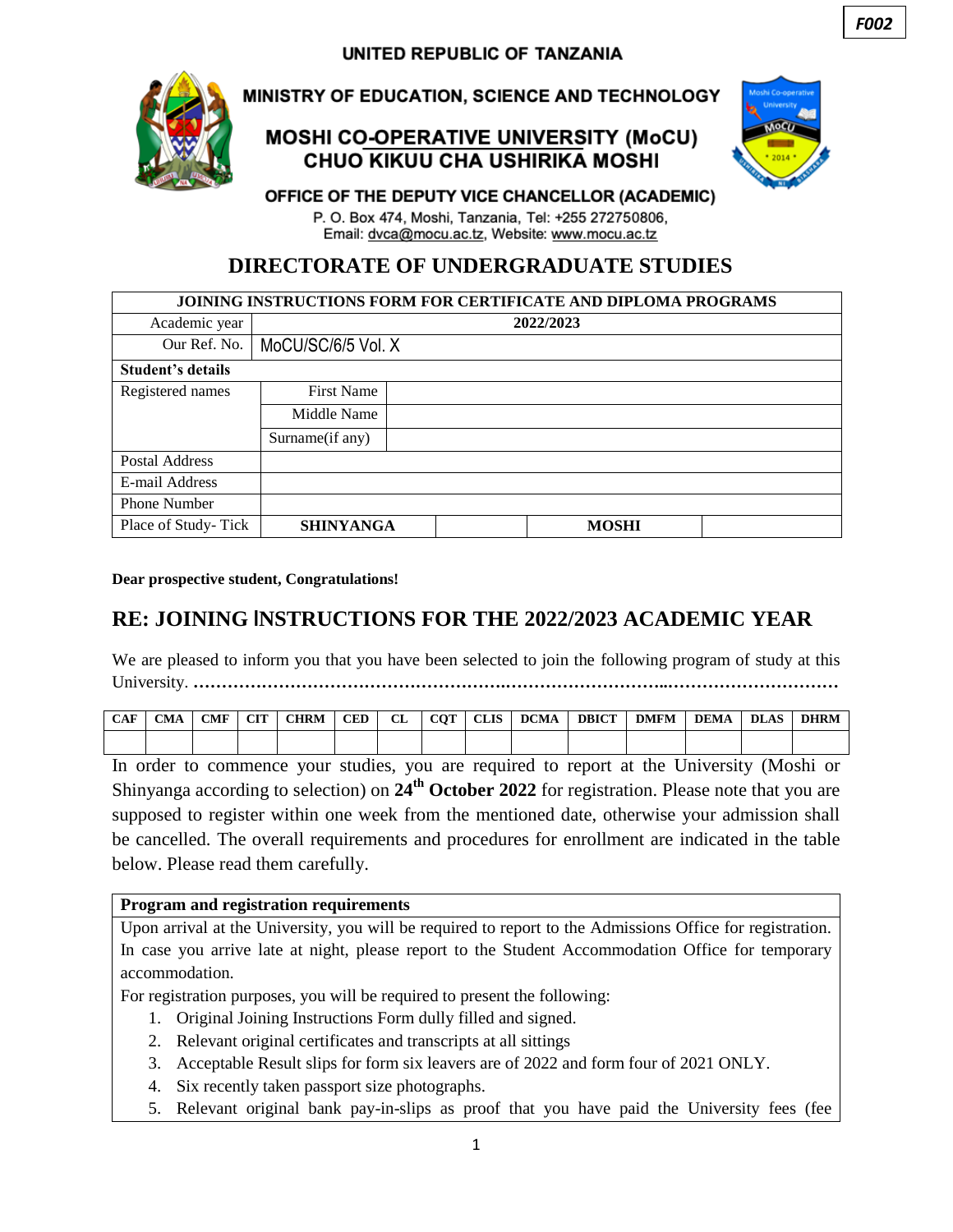structure is attached)

- 6. Passport (for international students).
- 7. Original birth certificate.
- 8. Dully filled Medical Examination Form (the form is attached).

#### *Please note that:*

- 1. You will be registered in the program in which you have been admitted.
- 2. The names you indicate in this form must match the names that appear in your secondary education certificate(s).
- 3. If you submit a forged certificate/document, you will be committing a criminal offence and may be reported to the Police for prosecution.

#### **Financial requirements**

- 1. Financial requirements for this program are as indicated in the attached fee structure.
- 2. Fees once paid shall not be refunded or transferred to another academic year or to another party.
- 3. You shall not be registered without payment of the required fees

#### **Mode of Payment**

MoCU is a Government Institution. Therefore, all payments shall be made using a special CONTROL NUMBER that shall be provided to each student by the University. The Control Number is for personal use only. Don't use your friends' Control Number for your own payments. In order to get your own CONTROL NUMBER please call number **0716283062, 0786796423, 0715698467 or 0714547826**. **Also don't send your money to these phone numbers**. Just request for a control number to facilitate your payments.

**Note:** The bank deposit slips should indicate your full names and your program of study.

#### **Student Regulations**

You will be required to familiarize yourself with relevant University Regulations (including University Examination Regulations, Student Disciplinary Rules, and University Dress Code) upon registration. The Regulations will provide you with guidelines on your academic and general life during your stay at the University.

#### **Accommodation**

The University has limited accommodation for students; it does not therefore guarantee on-campus accommodation. The University may assist you to secure off-campus accommodation.

Once again we would like to welcome you to Moshi Co-operative University. The University is located in Moshi and Shinyanga Municipalities. You will find comfort and composure in your academic and social life at the University. **KINDLY BRING THIS FORM DURING REGISTRATION ON 24<sup>th</sup> October 2022.** We look forward to welcoming you to Moshi Co-operative University.

Sincerely,

#### **For: DEPUTY VICE CHANCELLOR (ACADEMIC)**

#### **Student's declaration**

I,……………………………………………………. (your full name), do hereby declare that I have read and understood these Joining Instructions and promise to abide by the conditions specified therein. I also declare that all the documents/information I have submitted to the University are genuine and or true to the best of my knowledge.

**\_\_\_\_\_\_\_\_\_\_\_\_\_\_\_\_\_\_\_\_\_\_\_\_\_\_\_\_\_\_\_\_\_\_\_\_\_\_\_\_\_\_\_\_\_\_\_\_\_\_\_\_\_\_\_\_\_\_\_\_\_\_\_\_\_\_\_\_\_\_\_\_\_\_\_\_\_\_\_\_\_\_\_\_\_**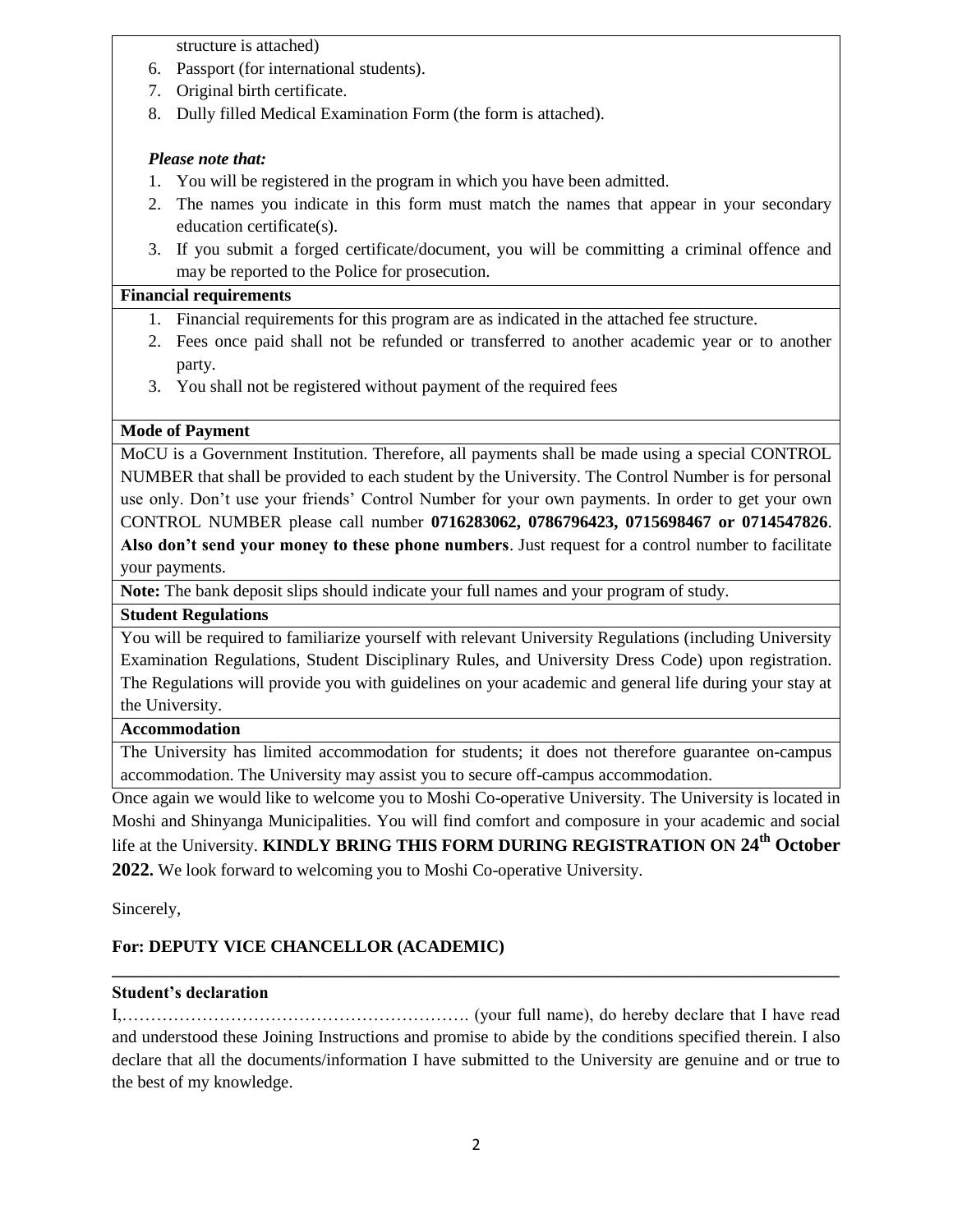UNITED REPUBLIC OF TANZANIA



MINISTRY OF EDUCATION, SCIENCE AND TECHNOLOGY

# **MOSHI CO-OPERATIVE UNIVERSITY (MoCU)** CHUO KIKUU CHA USHIRIKA MOSHI



**F005**

OFFICE OF THE DEPUTY VICE CHANCELLOR (ACADEMIC) P. O. Box 474, Moshi, Tanzania, Tel: +255 272750806,

Email: dvca@mocu.ac.tz, Website: www.mocu.ac.tz

# **STUDENT'S MEDICAL EXAMINATION FORM**

NAME OF THE STUDENT (in full) …………………………………………………….............. Nationality………………………Age…………Sex…………Marital Status…..…………

PERSONAL HISTORY

Has examine suffered from any of the following? If yes indicate data and diagnosis. If not please write "NO" in appropriate space.

| a)             |                      |
|----------------|----------------------|
| $\mathsf{b}$   |                      |
| $\mathsf{C}$   |                      |
| d)             |                      |
| $\mathbf{e}$   |                      |
| f)             |                      |
| $\mathfrak{g}$ |                      |
| $ h\rangle$    |                      |
| i)             |                      |
|                |                      |
| $\mathsf{k}$   |                      |
|                | PHYSICAL EXAMINATION |
|                |                      |
| 3.             | Chest – Lungs        |
|                |                      |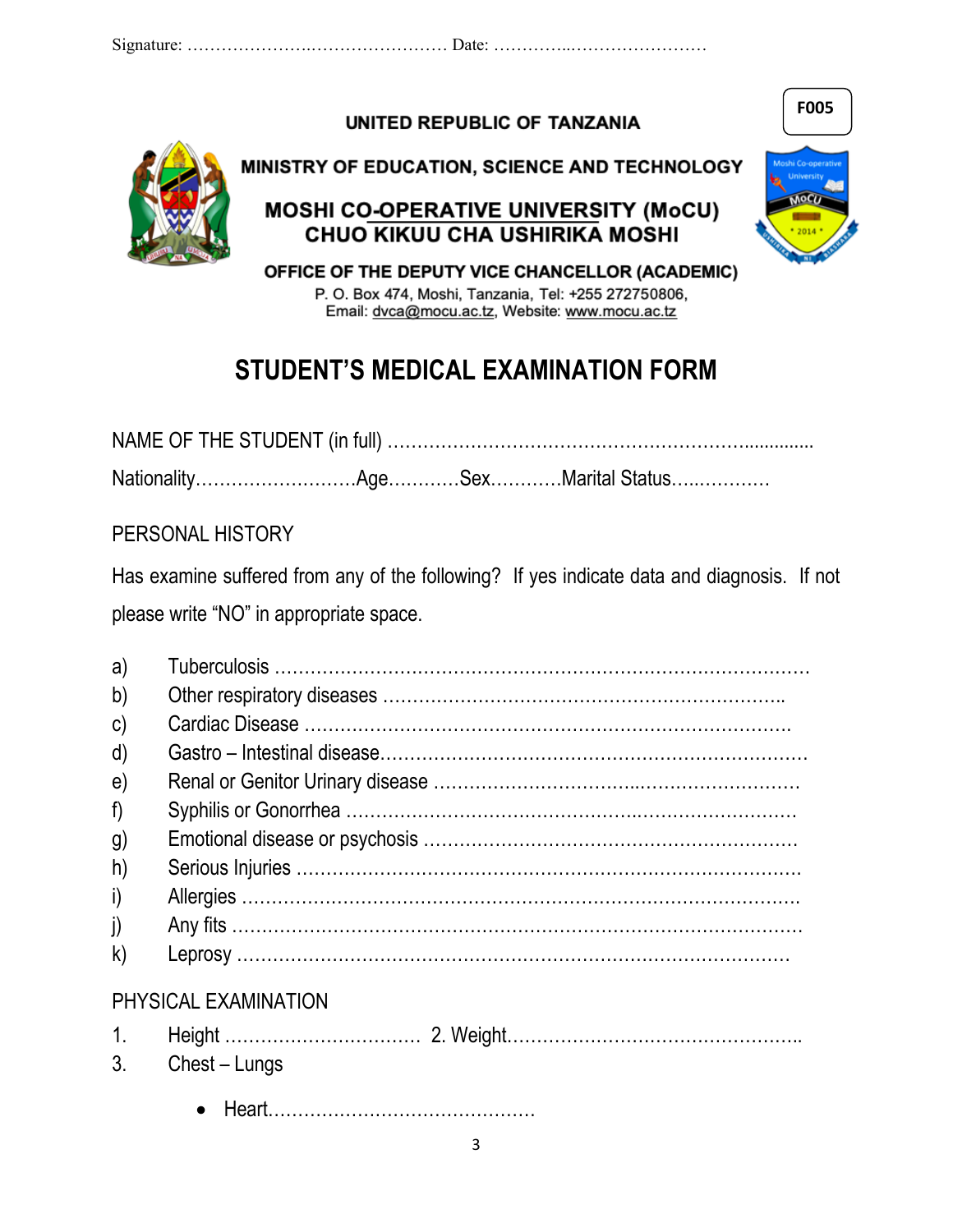BP ……………………………………………………….

| 4. | Abdomen                                                                                |  |  |  |  |  |  |  |  |
|----|----------------------------------------------------------------------------------------|--|--|--|--|--|--|--|--|
| 5. |                                                                                        |  |  |  |  |  |  |  |  |
| 6. |                                                                                        |  |  |  |  |  |  |  |  |
|    |                                                                                        |  |  |  |  |  |  |  |  |
|    |                                                                                        |  |  |  |  |  |  |  |  |
| 7. |                                                                                        |  |  |  |  |  |  |  |  |
| 8. | <b>LAB INVESTIGATIONS</b>                                                              |  |  |  |  |  |  |  |  |
|    | a) ESR  WBC  B/S  Stool  Urine                                                         |  |  |  |  |  |  |  |  |
|    |                                                                                        |  |  |  |  |  |  |  |  |
| 9. | Any Physical challenges of the Prospective student plus the Doctors<br>recommendations |  |  |  |  |  |  |  |  |
|    |                                                                                        |  |  |  |  |  |  |  |  |

# DOCTOR'S RECOMMENDATIONS:

I have examined Mr./Mrs./Miss …………………………….……………. ….and considered that he/she is FIT/NOT FIT to be enrolled as a student at MoCU.

Date: …………………………………………